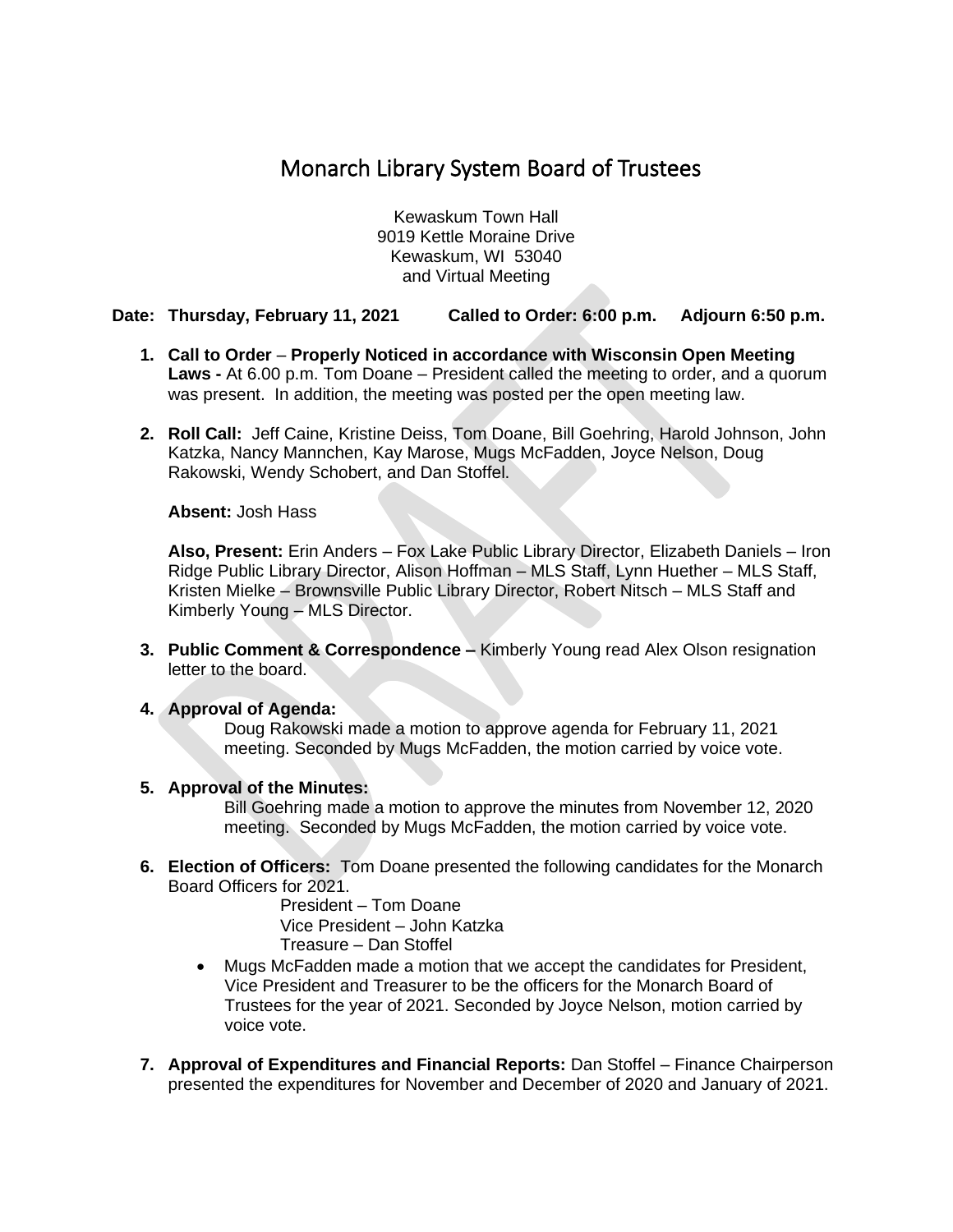The January 2021financial reports will be filed.

- Dan Stoffel made a motion to approve the November 2020 Expenditures. Seconded by John Katzka, the motion carried by voice vote.
- Dan Stoffel made a motion to approve the December 2020 Expenditures. Seconded by Joyce Nelson, the motion carried by voice vote.
- Dan Stoffel made a motion to approve the January 2021 Expenditures. Seconded by Doug Rakowski, motion carried by voice vote.

## **8. Monarch Library System Update:**

- i. **Fully Staffed:** Kimberly Young announced that Kim Niesing accepted the position to work with Alison Hoffman and the Youth Service/Inclusive Services Liaison for the Monarch Library System. Kim Niesing will be starting this position on March 8, 2021, and then the system will be meeting the requirement of a fully staffed system.
- ii. **Staff Reports:** Kimberly Young explain that a change was made to the staff reports, going forward the staff report will reflect the work that the staff has completed or are working on in the previous month or months. Moreover, the infographic report for 2020, that Heather Fischer created was shared with the board.
- iii. **Annual Report:** The annual report was presented to the board members and per the discussion of the changes from the 2019 to 2020 was only that the information was not in the proper column in 2019.
	- Dan Stoffel made a motion to approve the 2020 Annual Report. Seconded by Joyce Nelson, motion carried by voice vote.

## 8. **Committee Reports:**

**A. Executive Committee:** Kimberly Young explained to the board members that the Executive Committee has been working with the Governance Committee from the All-Directors' Council on the Strategic Plan. Kimberly Young shared the survey that help with the Strategic plan, that will be sent out to Directors, Board members and staff. The two committee will go over the feedback information that they received from the survey and start working on the Strategic plan.

**B. Finance Committee:** Dan Stoffel – Finance Committee Chairperson presented the report. The Finance Committee will start working on the budget for 2022 in April of 2021 and will start working on the unassigned funds that the system has.

**C. Operations Committee**: John Katzka – Operations Committee Chairperson presented the report.

i. **Bonus Recommendation** – During a closed session in 2020, the board members had decided to give a bonus to the employees that stepped up in Amy Birtell absent. However, in open session the motion for the bonus was never done. The recommendation from the Operations Committee is that a 2% bonus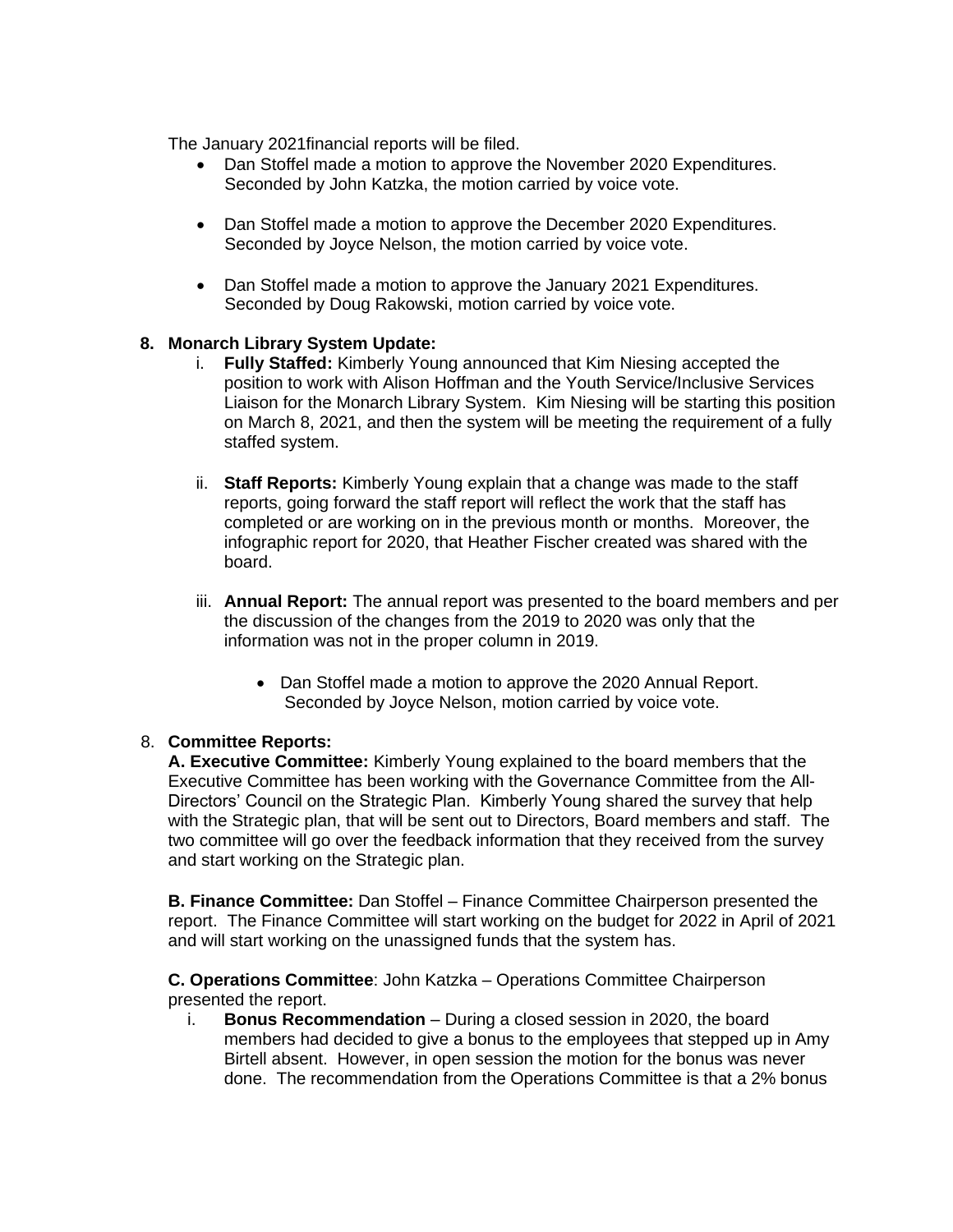based on the employee annual salary be given to the employees that stepped up in Amy Birtell absent.

- John Katzka made a motion that the recommendation from the Operation Committee be accept regarding the 2% bonus for the employees that stepped up in Amy Birtell absent. Seconded by Bill Goehring, motion carried by voice vote.
- ii. **Flooring** We received three quotes for the flooring project at the Sheboygan location and the Operations Committee decided to go with JL Business Interiors, Inc. Once the project has been complete, we will be sending a copy of the invoice and check to the property owner for the reimbursement that they agreed to pay to the project.
- iii. **Bylaws Attendance**: Per the discussion of the attendance policy, it was decided that John Katzka would send the Attendance Policy statement to Lynn Huether, so that it can be included in the packet for the next meeting. Moreover, to help with having a quorum for all meeting, the board members will RSVP to the Administrative Assistant or the System Director.

**D. Bookmobile Committee:** Bill Goehring – Bookmobile Committee Chairperson presented the report. Bill Goehring informed the board members that they did not have a meeting on February 1, 2021 because they did not have a quorum for the meeting. A poll/survey will be sent out to the bookmobile committee members asking them what time and possible what weekday works best for them. However, the packet for the February meeting contains three quotes for the Bookmobile wrap and if the committee members could look them over before the next meeting that would be helpful. An update on the Bookmobile MOU with Ozaukee and Sheboygan Counties, it has been signed by both counties. The Bookmobile Committee members be receiving a survey for the bookmobile strategic plan. This survey is like the other strategic plan survey that is going out to all board members. The feedback from the survey will be used to help build the strategic plan for the bookmobile.

## **9. Good News:**

A. **Magazine Collection:** With Overdrive purchase of RB Digital the E-Magazines are now part of the Overdrive/Libby collection. Patron will have access to over 3000 magazine title and in the past had less the 100.

B. **Design for new App**: The new App image is the Monarch butterfly with a teal blue background. The new App will replace the Monarch 2 Go App with Chilifresh. We suggest that if you have not used the Monarch 2 Go App, that you wait until the new App is released.

10. **Next Meeting:** The next meeting is scheduled for Thursday, March 11, 2021, starting at 6:00pm. Until further notice the meetings will be virtual and Kewaskum Town Hall will be the location holding the in-person meeting